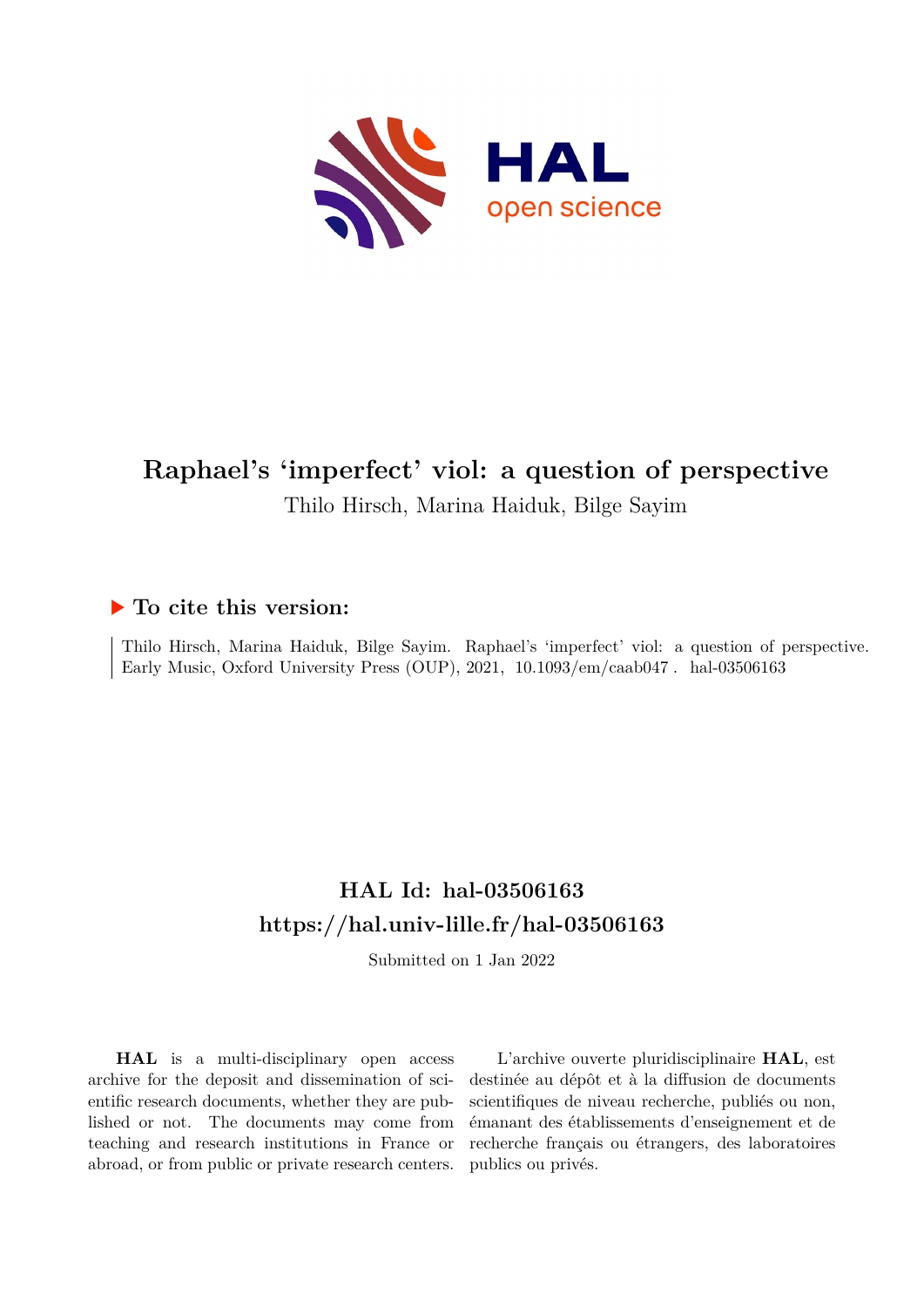This is an AOV (Authors Original Version) of the article whose VOR (Version of Record) appeared in *Early Music* in August 2021: https://doi.org/10.1093/em/caab047

## **Raphael's 'imperfect' viol – a question of perspective**

Thilo Hirsch, Marina Haiduk, Bilge Sayim



**1** Raphael, *Saint Cecilia* (c.1515–18). Oil on canvas, transferred from panel, 236 x 149 cm (Bologna, Pinacoteca Nazionale, inv.no.577), with permission of the Ministero per i beni e le attività culturali e per il turismo – Direzione Musei Emilia Romagna

'La Viole parfaite', the perfect viol, is the title of an article published in 1993 by the music researcher and instrument maker Toon Moonen<sup>i</sup>, in which he describes his reconstruction of an early viol on the basis of the instrument's depiction in Raphael's *Saint Cecilia*, after being asked to make a historically 'accurate' instrument from around 1500. A lightly revised English version of the article came out two years later in *The Strad* magazine entitled 'The art of the viol maker'. Here, Moonen also mentions the client who commissioned the reconstruction: the ensemble Capilla Flamenca, a group specialised in music of the 15th century.ii As the reason behind his choice of an iconographic source as a model, Moonen points, on the one hand, to the lack of suitable 'historically accurate' instruments in museumsiii and, on the other hand, to the 'almost photographic accuracy' of the depiction of the viol in Raphael's *Saint Cecilia*. His hypothesis that this is a 'perfect' viol is based on a passage in Giorgio Vasari's *Vite* from 1550, which, according to Moonen, claims that *Saint Cecilia* is a 'perfect' image. However, consulting Vasari, whose artist biographies are an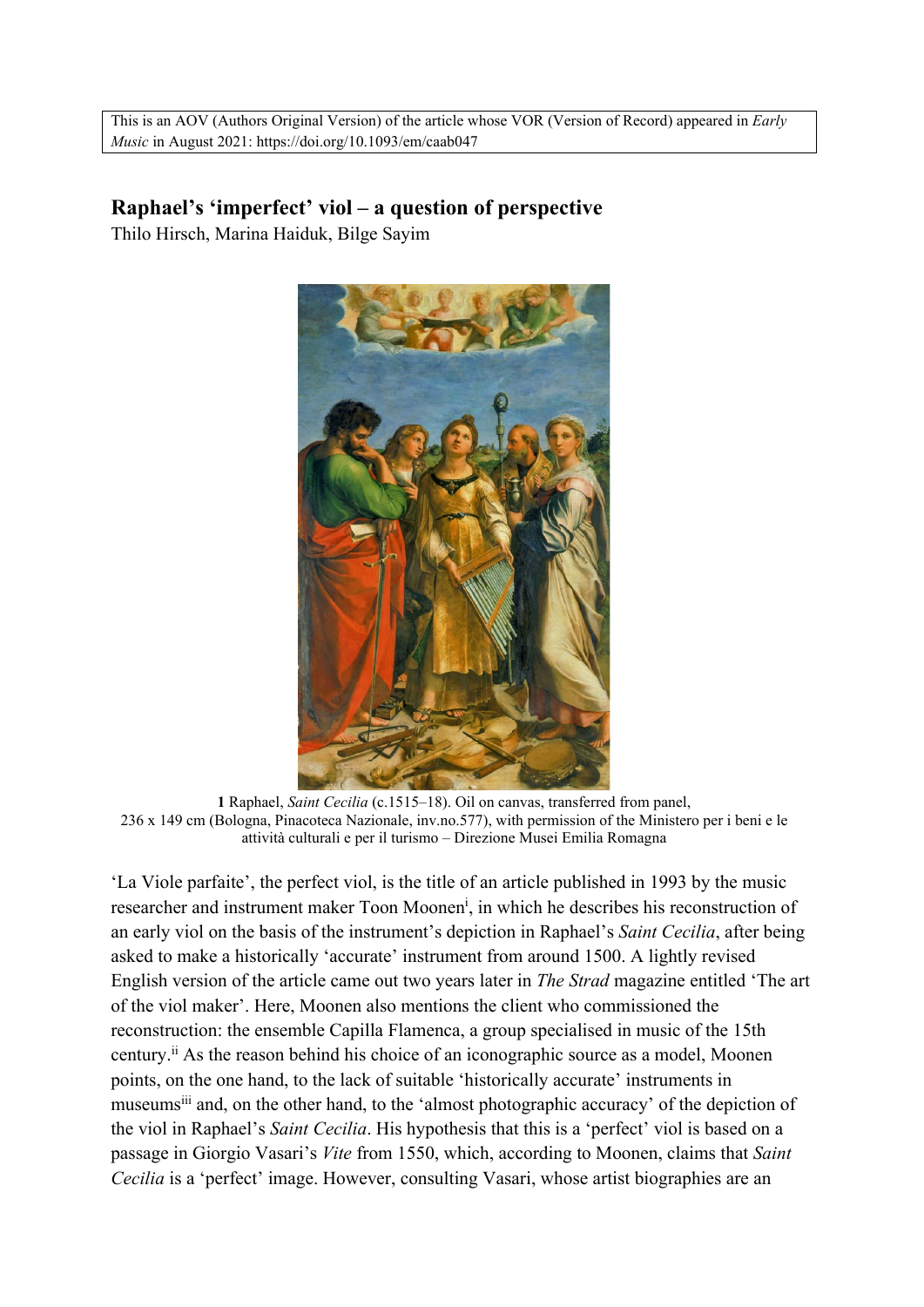important art history source for the Italian Renaissance, <sup>iv</sup> there is no actual mention of perfection. The original quotation is as follows:

'Era la tavola di Raffaello divina & non dipinta ma viva & talmente ben fatta & colorita da lui; che fra le belle che egli dipinse, mentre visse, ancora che tutte siano miracolose ben poteva chiamarsi rara.' / 'Raphael's panel was divine, not so much painted as alive, and so well wrought and colored by him, that among all the beautiful pictures that he painted while he lived, although they are all miraculous, it could well be called the most rare'.<sup>v</sup>

The German translation that Moonen uses, which is from the 19th century, is the only one where the original 'talmente ben fatta', which can be better translated as 'so well wrought', is inflated to 'perfection'.vi This is the origin of Moonen's theory that the viol depicted in *Saint Cecilia* must be 'perfect', 'as an imperfect viol does not fit in a perfect image'.<sup>vii</sup> On this basis and with the help of principles of proportion, numerical symbolism and mysticism, Moonen describes his method of reconstructing Raphael's viol in detail<sup>viii</sup> with the aim of providing the Capilla Flamenca with an instrument for performing Renaissance music.

#### **A case study**

In the 1970s, as described by Ian Harwood and Martin Edmunds in two *Early Music* articles, ix it was still assumed that the 'Renaissance' viols preserved in various museums were suitable models for reconstruction; from the 1990s a new finding predominated, in particular due to the research of organologist Karel Moens: all extant larger string instruments dated prior to the last quarter of the 16<sup>th</sup> century have been either so significantly modified that their original state is unrecognisable or are obvious counterfeits.<sup>x</sup>

To date, this finding has remained unchanged and therefore now as before, the only option is to draw on visual and textual sources for the reconstruction of an early viol.<sup>xi</sup> However, are the methods described by Moonen still usable in 2020 taking into account broadened scientific approaches and new technologies? The aim of this article is to examine this in a case study, with three authors covering different areas of expertise – Thilo Hirsch, the musicological and organological part; Marina Haiduk, the art historical background; and Bilge Sayim, the perceptual psychology aspects.

### **Raphael's** *Saint Ceciliaxii*

Raphael's *Saint Cecilia* was created between 1515 and 1518xiii as an altarpiece for the Cappella di Santa Cecilia in the Bolognese church of San Giovanni in Monte, which Elena Duglioli dall'Olio (1472-1520) had built as a sepulchral chapel. Elena was revered as a beatified person already during her lifetime.<sup>xiv</sup> Because she retained her virginity during her marriage and experienced religious revelations, she was considered to be like a second Cecilia. Her possession of a reliquary of the saint also played a role in the dedication of the chapel.

In Raphael's painting, St Cecilia is portrayed as patroness of music with the organetto as her attribute, standing among four other saints with their respective attributes. Paul stands at her side (with his sword and the Corinthian epistles), as does Mary Magdalene (with her vessel of ointment). Behind her, Augustine (with his crosier) and John the Evangelist (with the eagle perched on a book) are visible. The book is not only an allusion to his role as author of the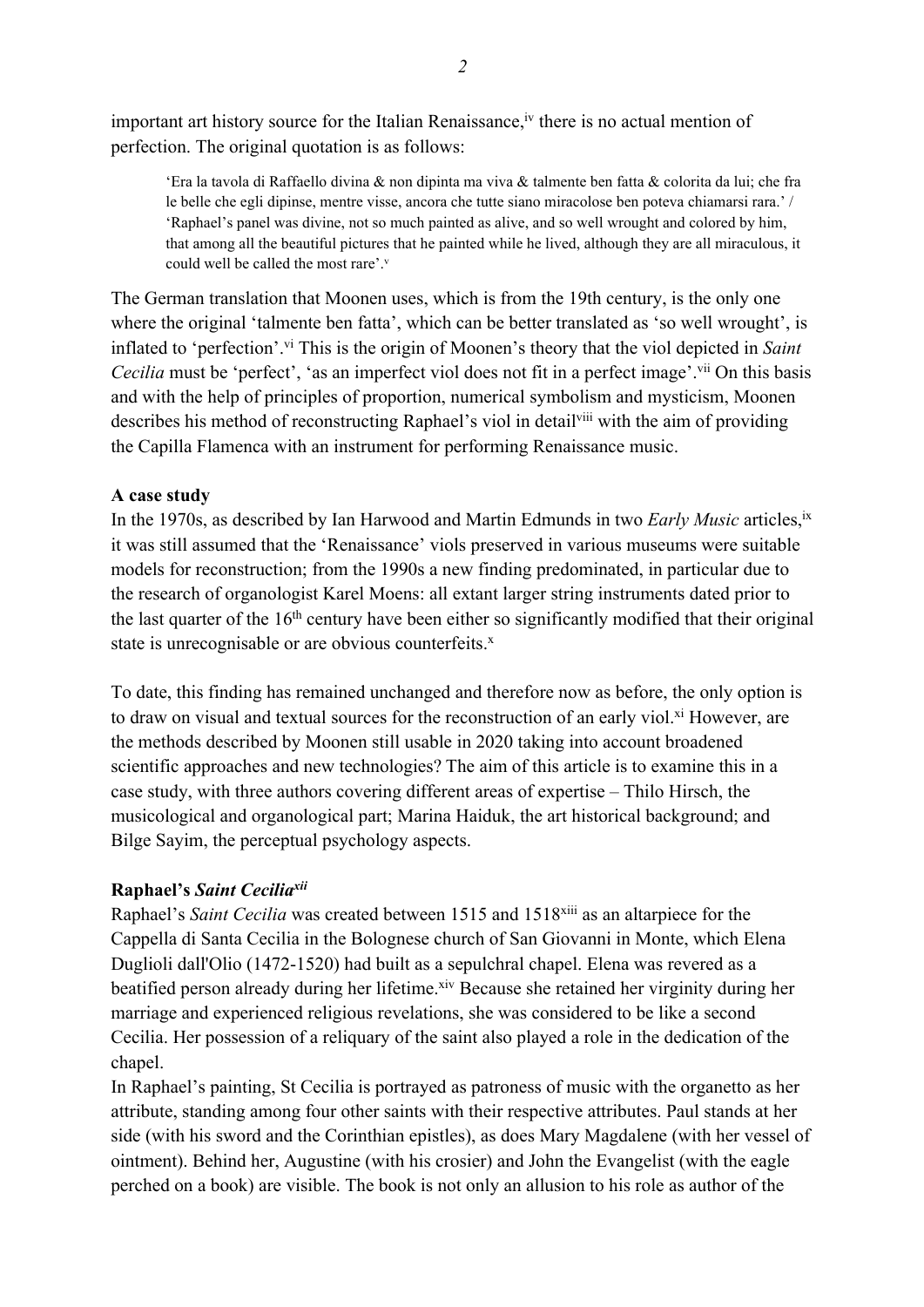Gospel of John, but also to the record of his revelation, thus creating a thematic link to the ecstasy of St Cecilia.<sup>xv</sup> Raphael illustrates this moment of raptured departure from the world, firstly, through the sudden lowering of the organetto, from which pipes are already loosened and seem about to fall to the ground. Secondly, the heavenly choir of angels, who nevertheless remain silent due to the medium of painting, are a visual analogue of this acoustic yet also wholly internal revelation.



**2** Marcantonio Raimondi (after Raphael), *Saint Cecilia* (c.1514). Engraving, 270 x 151 mm (Washington, National Gallery of Art, inv.no.1947.7.100)

A sketch by Raphael's student and workshop employee Gianfrancesco Penni and an engraving by Marcantonio Raimondi show an earlier draft version of Raphael's image composition.<sup> $xvi$ </sup> Here, three of the angels originally played instruments – fiddle (lira da braccio), harp and triangle. The later change in the composition had the consequence that all of the musical instruments – with the exception of the organetto – are depicted lying on the ground. The intention is perhaps to make a clearer distinction between the heavenly and earthly forms of musical expression, as Cecilia turns away from earthly music and towards the heavenly.xvii This circumstance is underscored by the desolate state of the instruments in the painting. This is an expression of earthly impermanence, and in Raphael it is also visible in the fact that the viol is already unplayable, although at this point in music history it was still a very new instrument. Lorenzo Costa had first created an altarpiece for the Capella Ghedini in the same church in 1497 that provided two of the earliest depictions of viols in Italy along with the patron saints of the church and monastery who also appear in *Saint Cecilia*, John the Evangelist and Augustine.<sup>xviii</sup>

It is not solely the depiction of the musical instruments in *Saint Cecilia* by which artist biographer Giorgio Vasari, who mentions the painting in several passages of his *Vite*, xix establishes the mimetic gift of the painter and the vitality of the representation. Vasari ascribes the instruments to Giovanni da Udine, but simultaneously stresses, 'fece il suo dipinto così simile a quello di Raffaello, che pare d'una medesima mano'/ 'he made his painting so similar to that of [Raphael], that the whole appears as if by one and the same hand'.<sup>xx</sup> The possibility that not Raphael himself but rather a member of his workshop is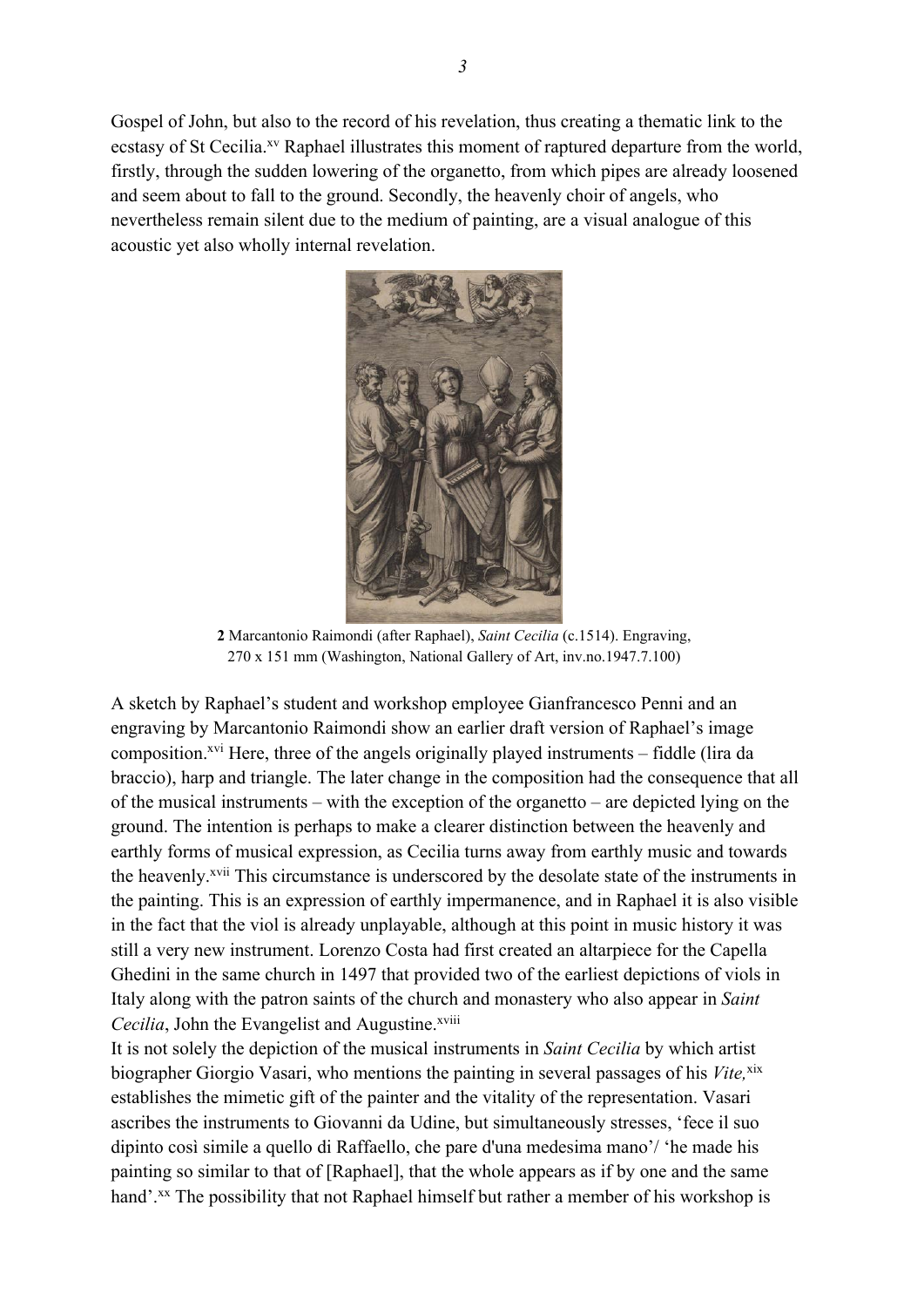responsible for the musical instruments remains under controversial debate to this day. It has been shown that the Giovanni da Udine in question was a highly specialised painter who was entrusted with the execution of still lifes in general and musical instruments in particular within Raphael's collaborative workshop.<sup>xxi</sup>

Raphael's *Saint Cecilia* retained its original role as altarpiece in the Cappella di Santa Cecilia until Napoleon had the work brought to Paris in 1796. Due to its precarious conservation status, the painting, originally on a wood panel, was transferred to a canvas in 1803. The fact that a large part of the painting layer was preserved in this process has since been demonstrated by means of infrared reflectography, which also made underdrawings visible.<sup>xxii</sup> After its return to Bologna in 1816, the painting was museumised and is now on exhibit in the Pinacoteca Nazionale.

#### **Realistic and unrealistic elements of the image xxiii**

The term 'photographic accuracy' used by Moonen is a decisive factor in his instrument reconstruction, implying that the figures and objects in the painting are depicted realistically according to the rules of central perspective. Nonetheless, if we examine this in relation to the overall image, there are numerous unrealistic elements in *Saint Cecilia* that can be divided into two categories upon closer inspection. The first category could be called 'obviously unrealistic depiction' and would include, for example, the opening of the heavens with the singing angels that can be understood as part of St Cecilia's vision. The eagle perched on the book beside St Cecilia is also only present to identify John the Evangelist, as it is his traditional symbol in the Christian context. This iconographic convention has just as little character of reality as the geographic and temporal gathering of these various saints. The second category would then be 'hidden unrealistic depiction' and covers elements of the image that are not realistically depicted but are perceived by the viewer as realistic, as long as he or she is not paying special attention. This takes us into the realm of the psychology of perception, which has identified a variety of phenomena that let us perceive 'real' objects in images or scenes that are actually undefined or only suggested (such as for example the identification of objects in cloud formations). In visual art as well, artists consciously or unconsciously use several of these effects investigated in perceptual psychology to 'play' with the perception of the viewer.<sup>xxiv</sup> An element that is relevant in this respect for all the persons and objects depicted in *Saint Cecilia* is the shadows.

#### **The shadows**

Shadows are important in many situations to perceive objects as real and not detached from the surrounding scene. Interestingly, however, empirical studies on the topic have shown that the perspectival correctness of shadows is not of major importance for human perception.<sup>xxv</sup> What matters is whether they are there.<sup>xxvi</sup> Precisely this effect can be seen in *Saint Cecilia*. Although the scene is set outdoors and the sunlight can actually only be coming from one direction, the angles of the shadows vary greatly. Thus, for example, Mary Magdalene is lit from the upper right and her shadow on the ground extends far to the left over the viol and all the way to the feet of St Cecilia. The shadow angle corresponds to the original display location of the painting in the Capella di Santa Cecilia in San Giovanni in Monte. The painting (today a copy made in the  $19<sup>th</sup>$  century in the original frame) is lit during the day by a window located above and to the right (fig.3).<sup>xxvii</sup>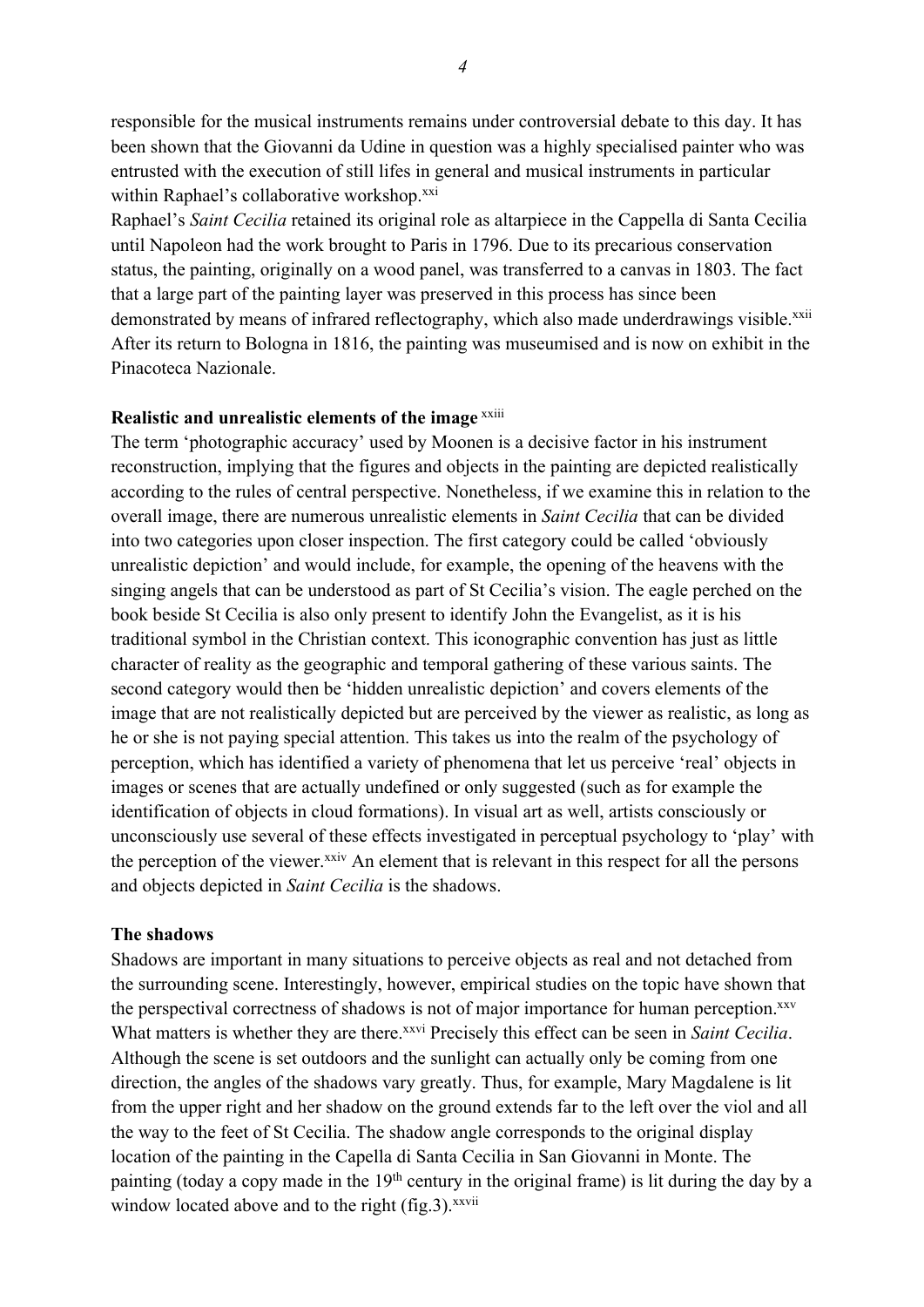

**3** Bologna, San Giovanni in Monte, Cappella di Santa Cecilia. Photo: T. Hirsch, 2013.

In contrast to Mary Magdalene's shadow, the shadow of St Cecilia's right foot falls much more obliquely backwards, while the shadow of the apostle Paul's sword tip falls horizontally to the left. The shadows of the instruments at the feet of the apostle are, in the case of the recorder and the neck of the viol, almost under the objects themselves, whereas the shadow of the head of the viol curves quite far to the left. The bridge of the viol and the bow both cast shadows forward at an angle that would require a light source located between Mary Magdalene and Cecilia. In part, the 'false' shadows can perhaps be explained by the fact that the shadows would otherwise be covered up by the objects themselves (as in the case of the recorder and the neck of the viol) or that the aim was to better distinguish the instruments from the ground. For the bridge of the viol, this is clearly not the case. A clue about the 'flexible' use of shadows appears in an article from 2005 about the infrared reflectography examination of the painting,<sup>xxviii</sup> which was able to show that Paul's sword was originally somewhat shorter and the sword shadow, which had an angle comparable to Mary Magdalene's, originally fell above Paul's foot to the ground. After the sword was extended to reach the ground, the corresponding shadow would have fallen across the foot. It is perhaps for this reason that the sword shadow in the definitive version is painted almost horizontally in front the foot, extending to the left over Paul's robe, although this does not match the angle of the other shadows. The 'correct' shadow here was seemingly made secondary to the image composition. It seems therefore that the painter knew that the viewer does not perceive these unrealistic shadows as 'false' or 'bothersome'. This divergence from reality potentially even piques an unconscious interest prompting a closer look at the image.

#### **The musical instruments**

A further type of a 'hidden unrealistic depiction' is seen in the 'reversed' organetto held by St Cecilia. The assignment of the deeper pipes to the keys on the right of the keyboard does not match with what is conventional for keyed instruments (normally the lower notes are on the left, the higher notes on the right), $x$ <sup>xxix</sup> but most viewers would likely only notice this if explicitly made aware of it.<sup>xxx</sup> In the image composition, however, the unusual arrangement of the organ pipes makes more sense; with a conventional arrangement, the majority of the deeper pipes would be concealed by the gown of Mary Magdalene, who is standing perspectivally in front of St Cecilia, instead of just a few of the higher pipes. Also, without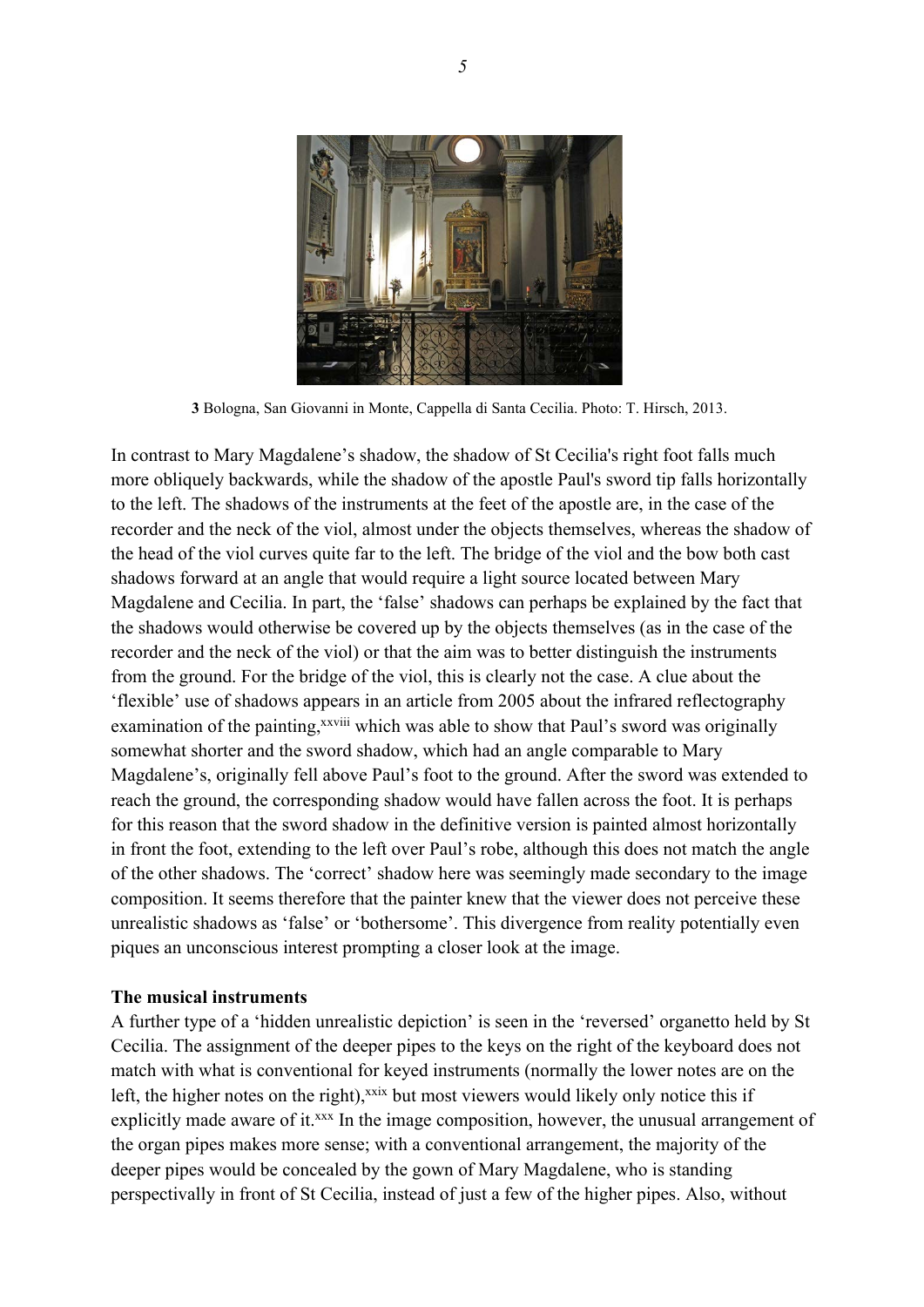this reversal, the diagonal of the painting created by the lower pipes, which is continued by the forearms of Cecilia and Paul and creates a connection between the heavenly and earthly spheres, would otherwise be lost. The organetto was, in a manner of speaking, 'staged' for its visual impact.xxxi The photomontage in figure 4 and the diagonal line in figure 5 illustrate this point.



**4** Raphael, detail of *Saint Cecilia*, organetto reversed. Photomontage: T. Hirsch.



**5** Raphael, *Saint Cecilia* with diagonal line. Illustration: T. Hirsch.

And yet, what is the situation if we focus on the viol itself. Is it, as Moonen implies, 'perfect'? The instrument's realistic depiction, despite its poor condition, is also confirmed by organologists other than Moonen. Some details of the viol (for example the clearly visible thicknesses of the top plate through the sound holes and at the edge of the body), when combined with other sources, provide important clues to the construction of early string instruments.<sup>xxxii</sup> Other elements of the instrument are unequivocally 'imperfect' in their depiction, whereby these are all 'hidden unrealistic depictions' as referred to above, which generally only stand out to an organologically trained viewer (fig.6).



**6** Raphael, *Saint Cecilia,* detail.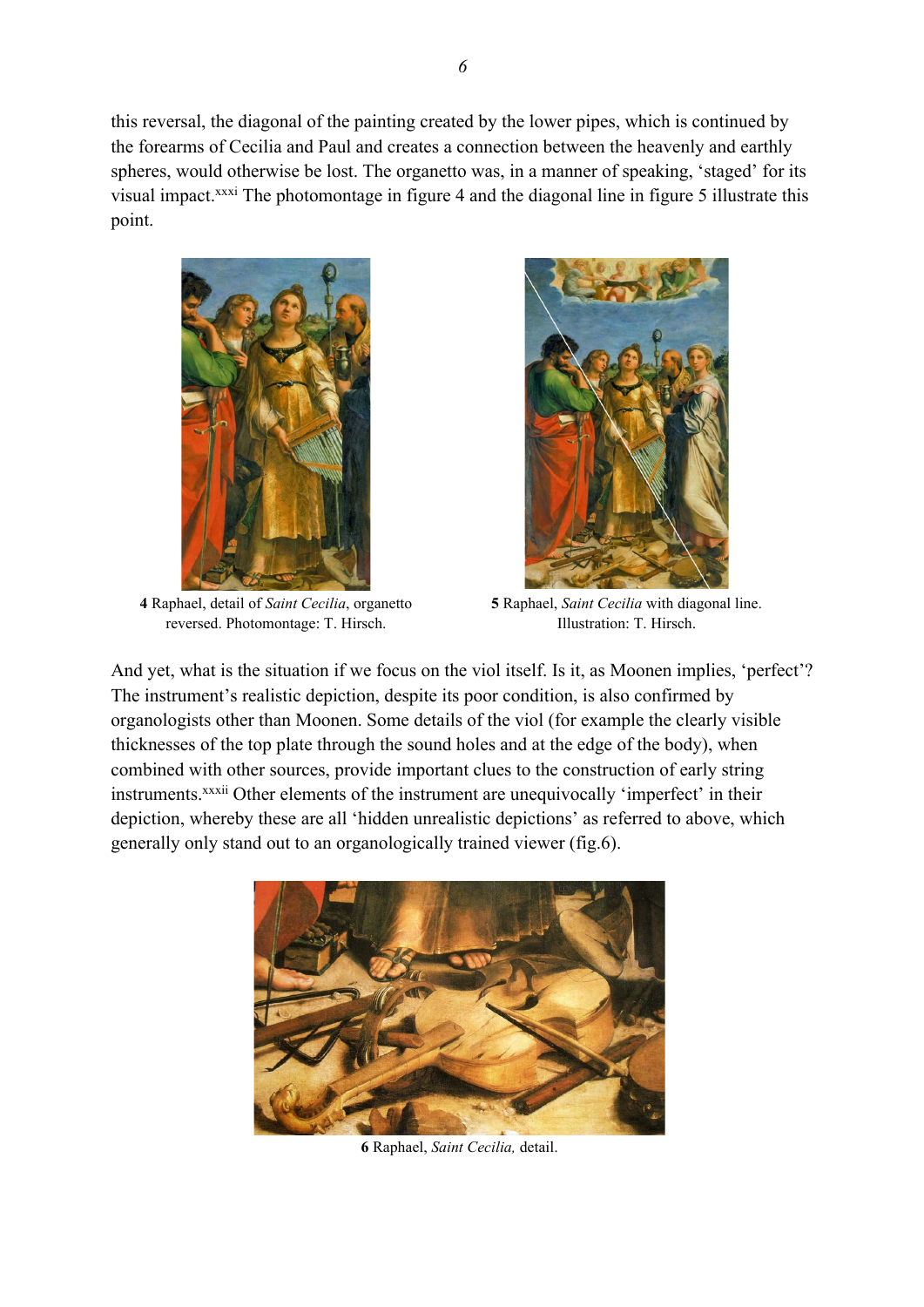In this context the oddly still upright bridge should be mentioned, which is held in place only by the string tension and would actually have to fall down after all of the strings have broken. Also the tuning pegs, which are too close for a real instrument crowded, a fact which Moonen described without questioning his concept of the 'perfect' viol. Other elements, such as the proportionally incorrect depiction of the six frets, which would provide important information about the relationship of the neck to the body length, in contrast, receive no mention from Moonen. As the frets are normally affixed at half-tone intervals, the fifth fret (five half tones  $=$  perfect fourth) would have to be at  $1/4$  of the string length. In the painting, however, the fifth fret is placed at around 1/3 of the string length. This is a true physical discrepancy, meaning that either the neck was shortened in the picture or the distance between the frets was not accurately rendered.

Moonen's reconstruction of the viol outline is based on the premise of the painter's correct depiction of the viol in central perspective. At first glance most viewers and even viol players would probably confirm it to be such. Yet, if they were called on to draw an imaginary centre line from the nut, down the fingerboard to the bridge, an initial 'problem' in the instrument structure becomes apparent: the neck is bent off to the side in relation to the instrument body. Some viewers might additionally notice the asymmetrical body outline.

It was not without reason that Albrecht Dürer used a lute as a demonstration object in a 1525 woodcut illustrating a correct perspective drawing.<sup>xxxiii</sup> String instruments in particular are very difficult to depict correctly in perspective drawing due to their frequently complex outlines – especially when they are lying diagonally in the image. That the painter of musical instruments in *Saint Cecilia* painted the viol 'freehand' is highly probable. If one assumes no incompetence or disinterest, insights from perceptual psychology also provide a possible underlying mechanism here: as the viol lies at a severe slant in the painting, a viewer (without using auxiliary lines) would have to first mentally 'reconstruct' the frontal outline before he or she could make any judgment about the symmetry. Interestingly, although viewers are generally very good in classifying objects as symmetrical or asymmetrical, there is a general bias in the direction of symmetry.<sup>xxxiv</sup> In the case of objects that the human brain has learned are normally symmetrical, it is to be expected that this tendency is even more pronounced. Consequently, a freehand depiction of the instrument outline could have been adequate for the painter to achieve the appropriate 'reality effect'. Analogous to the shadows, it could be that this not immediately perceptible asymmetry provokes conscious or unconscious irritation in the viewer, thus subtly highlighting the unplayable quality of the instrument. Moonen's hypothesis on this was that the viol was first painted symmetrically, and then its treble side (in the image above) was made smaller so that it did not cover St Cecilia's foot, which was added later. This assumption about the painting timeline was refuted by the infrared reflectography findings published in 2005, which clearly show that the musical instruments were initially painted after the figures.<sup>xxxv</sup> But is Moonen's outline of the viol,

which he still had to 'manually' measure out in 1993 (fig.7), even correct in terms of perspective drawing?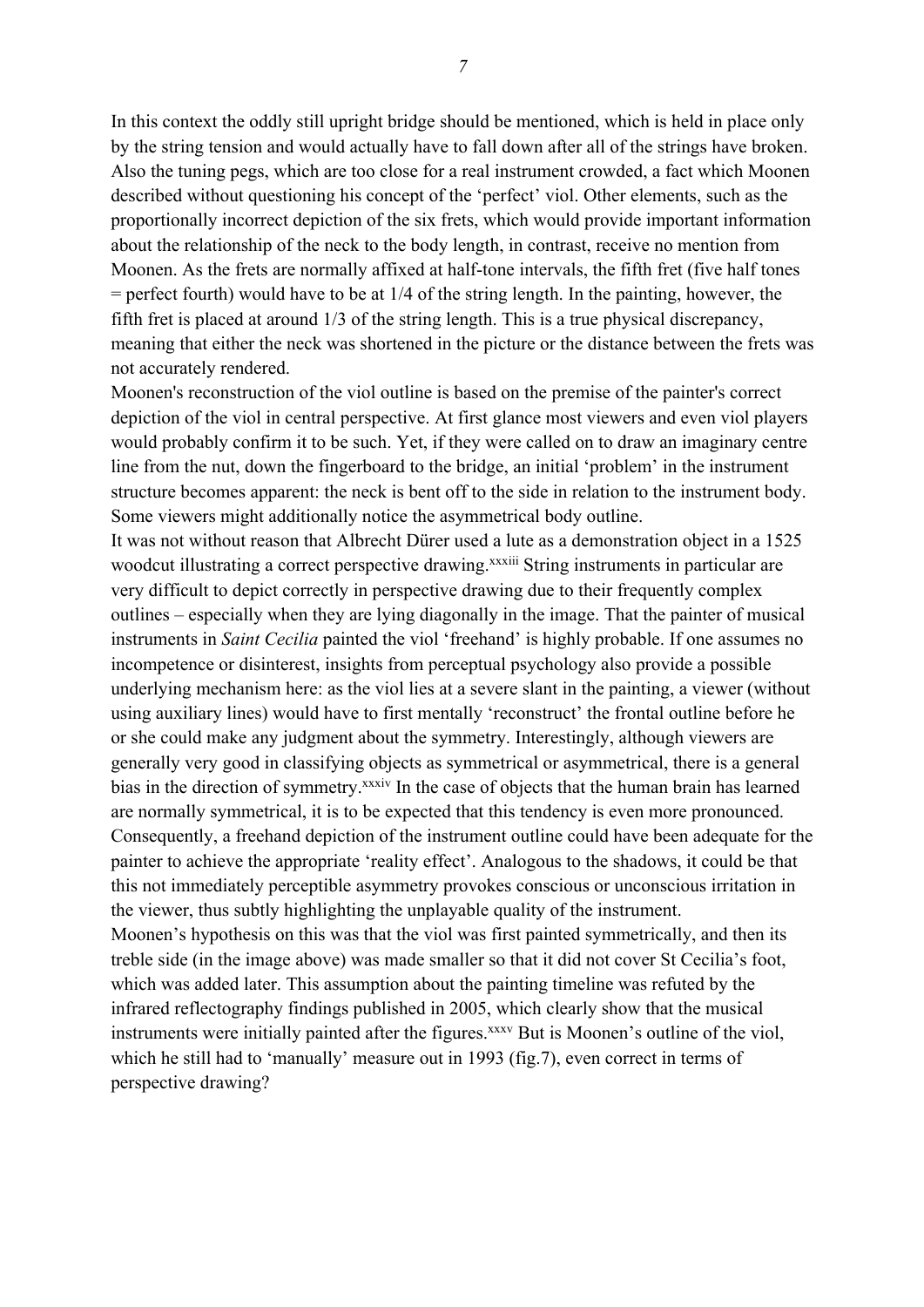

**7** Viol outline after Raphael, T. Moonen, 'La Viole parfaite', p.20, fig.3. Redrawing: T. Hirsch.

To clarify this question, the 3D specialist Arndt von Koenigsmarck was asked to attempt a reconstruction of the instrument using 3D software.<sup>xxxvi</sup> Determining the perspective in an image requires the definition of a horizon line.<sup>xxxvii</sup> In 3D software programmes, objects with parallel edges and right angles are ideally used for this. The only object in *Saint Cecilia* that fulfils these conditions is the book the eagle is perching on at lower left. The horizon line based on this is at about the level of the lower corner of the organetto. This form of perspective with two vanishing points is called 'two-point perspective' or, as in Jean Pèlerin's 1509 teaching work *De Artificiali perspectiva*, 'cornuta'.xxxviii



**8** Raphael, *Saint Cecilia,* reconstruction of perspective, Image: T. Hirsch.

To confirm the horizon line, the corners of the viol were also taken as reference points, which theoretically should lie on parallel lines and also, in fact, intersect with one another at the horizon line identified based on the book.<sup>xxxix</sup> Although proportional image analyses should be applied with caution, based on the horizon line (which is at the ratio 3 to 4 of the image height), the image can be divided into seven sections, each containing different elements of the image. In the first uppermost section is the window into heaven with the music-making angels; in the second, the sky; in the third, all of the heads<sup>xl</sup>; and in the lowest section, the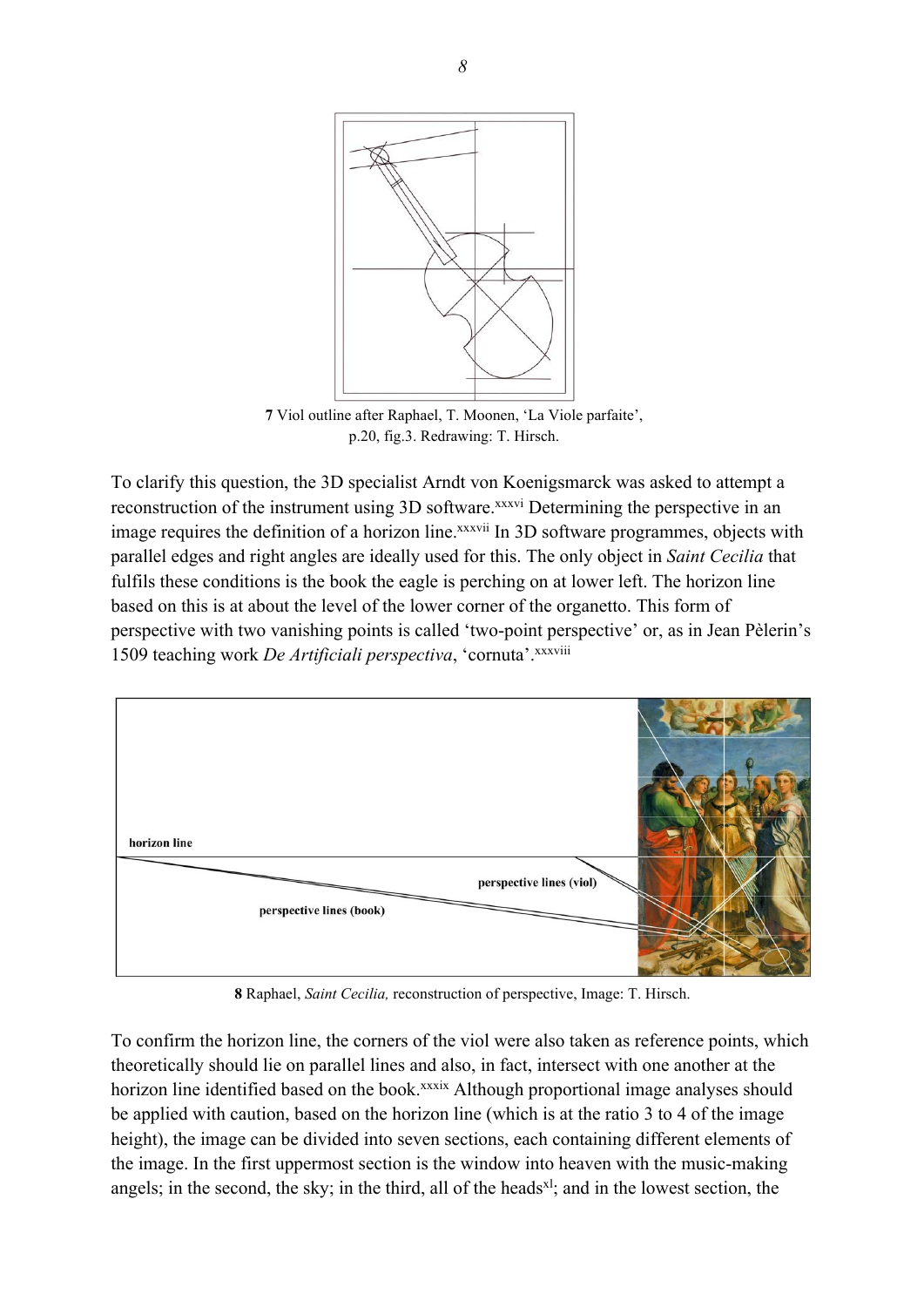section opposite to heaven, are the music instruments that are literally lying on the earth (fig.8).

Moonen also had to first define a horizon line for his reconstruction and he explains his approach as follows: 'One of the rules of perspective is that the eye level marks the horizon for the picture'.<sup>xli</sup> Although this is theoretically correct, it actually means that the horizon line (sometimes called the sight line) is normally at the eye level of the viewer. $x^{\text{li}}$  As Mary Magdalene seems to look directly at the viewer, Moonen mistakenly concludes that the horizon line of the painting is at this height. He does comment that the vanishing points of the longitudinal and transverse axes of the viol should intersect at this horizon line. However, the corners of the centre bout of the viol, when extended, do not intersect at a horizon line at the eye level of Mary Magdalene, but rather at a much lower horizon line (see above), and the longitudinal axis of the viol provides no parallel lines which would allow for identifying a vanishing point. These varying perspectival points of departure are the reason for the strongly differing results of the outline reconstructions. In figure 9, a black line shows the outline as calculated using the 3D software; the gray line is Moonen's outline from 1993.





**9** Outlines of the Raphael viol: 3D reconstruction by A. von Koenigsmarck (black), reconstruction by T. Moonen (grey). Image: T. Hirsch.

**10** Outlines of Moonen's Raphael viol: reconstruction (grey), extrapolated outline (black). Image: T. Hirsch.

One of the few commonalities of the two outlines is their asymmetry. Moonen's has a much longer neck with a stronger bend to the side; the middle bout corners, much lower on the bass side and higher on the treble side, give different curves to the upper and lower bouts. In order to obtain a symmetrical instrument outline, Moonen mirrors over the 'good' bass side and thus extrapolates a 'perfect' viol outline, which nonetheless has very little in common with one determined by rules of perspective (fig.10). xliii

In our view, it would make more sense for the outline reconstruction to rotate the connecting lines of the middle bout corners used to determine the perspective at a 90° angle to the central axis of the body and to straighten the neck of the instrument. This leads to an instrument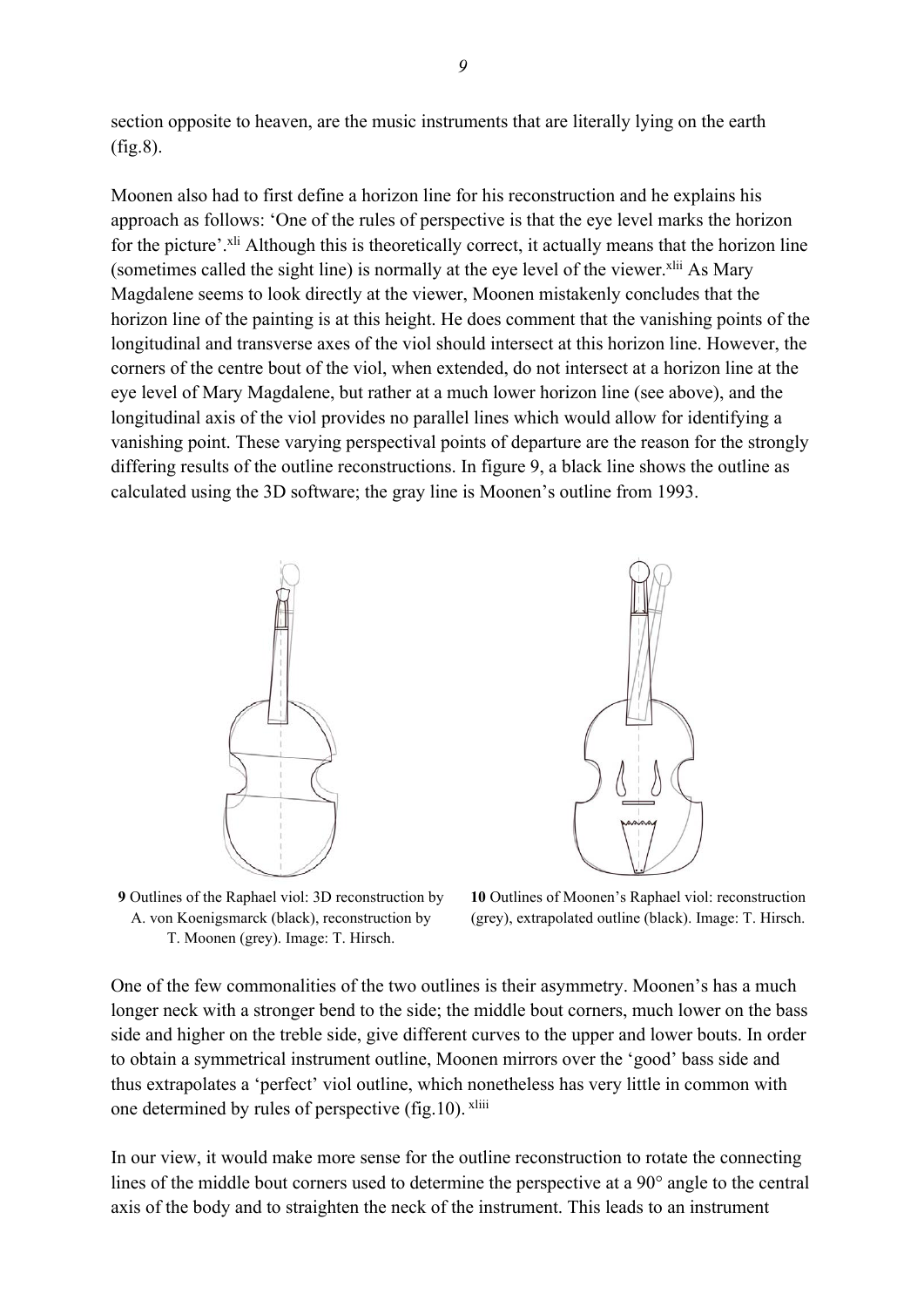outline with the lower part of the lower bout forming a perfect circle and an upper bout that is close to circular. These circles can be easily retraced in the painting as reclining ovals (fig.11 and 12).



**11** Raphael viol. 3D reconstruction with corrections (see above). Image: T. Hirsch.



**12** Raphael, *Saint Cecilia,* viol with retraced ovals. Image: T. Hirsch.

In summary, it can be said that 3D graphics can be an important aid for the outline reconstruction of musical instruments from visual sources. A precondition for this is the determination of a horizon line that can be verified using various objects in the image. Nonetheless, as can be seen in the present case, careful 'interpretation' of the results is still necessary and should also be well-documented.

#### **Instrument reconstruction**

This is also true for many other elements of the viol depicted in *Saint Cecilia*, which Moonen adapts without explicit mention, as for example the discrepancy of the six frets, the length of the neck and the form of the tailpiece. This shows the necessity of being able to use as many additional visual sources for comparison as possible.<sup>xliv</sup> Moonen, for instance, reconstructed the tailpiece with a jagged upper edge like a crown (see fig.10). But when one integrates the viol depiction in Luca Longhi's painting *Madonna and Child enthroned with Saints Paul and Anthony of Padua* (1538) in the reconstruction,<sup>xly</sup> it becomes clear that in both cases the tailpiece is one with a stair-like graduated upper edge. $x^1$ 

After the creation of a plan for the instrument, Moonen continues by calculating the size of the instrument on the basis of the estimated length of the face and overall height of Mary Magdalene (18 cm / 167 cm). Using principles of proportion and numerical symbolism,  $x^2$ lvii he calculates a Venetian *oncia* of  $\pm 26.85$  mm as a basic unit, which finally leads him to the conclusion that this is a Venetian viol that was likely even made by Giovanni da Udine himself (on the argument that the city of Udine belongs to the province of Venice). In the 1995 article, Moonen is somewhat more cautious, writing: 'Given the number of assumptions made, the resulting dimensions can only be regarded as approximate; however, the relative proportions should be reasonably accurate'.  $x^2$  Surprisingly, in this article he mentions the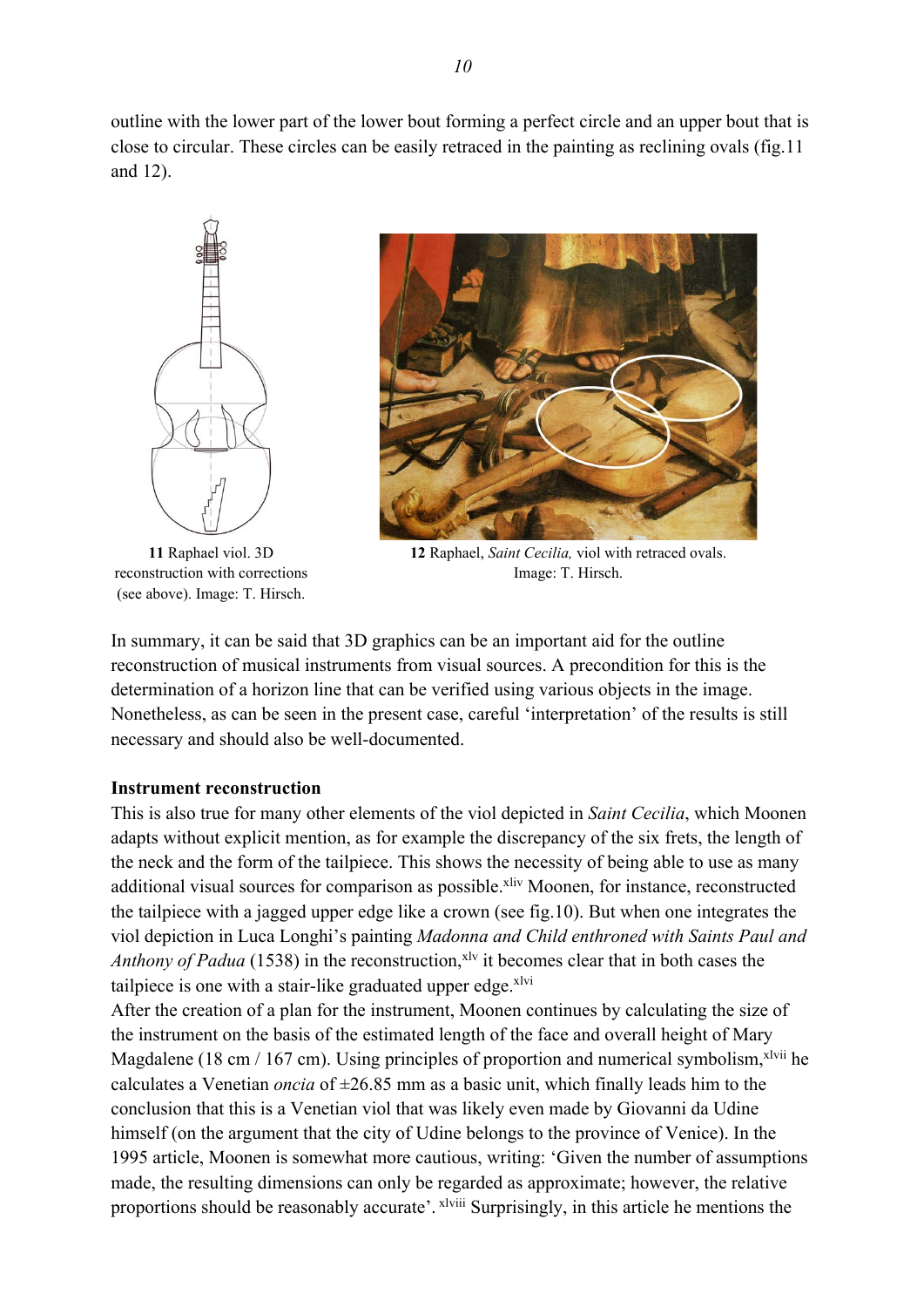Roman *oncia* of 26.78 mm as the probable basic unit, this time with the reasoning that Raphael worked in Rome from 1508 until his death in 1520.

These cascading hypotheses and their already unstable starting point – the unknown length of the face of a Biblical figure – cannot yield robust results. The principles of proportion and numerical symbolism should also be applied with caution, as they can easily be misleading and frequently have several possible interpretations.

Nonetheless the intent of this case study is not to show that the reconstruction of a musical instrument on the basis of iconography is not useful. Quite the opposite. If this were not an option, we would not even be able to approach the particular sound quality and instrumental practice of most of the music of the Middle Ages and Renaissance, as in most cases no instruments suitable for replicating have been preserved and textual sources do not provide the necessary detailed information. However, the research required for the reconstruction of a musical instrument is such that it can hardly be accomplished by a single person. In our view, an interdisciplinary approach is necessary, integrating musicology, art history, psychology of perception, the use of new technologies (such as reflectography, 3D graphics, iconographic databases, acoustic simulations and measurements) and musical practice (instrument makers and musicians).

#### **Conclusions**

Moonen's assumption at the outset of reconstructing the viol in *Saint Cecilia* was its 'photographic accuracy'. But even if a painter is acquainted with 'i termini buoni della prospettiva'/ 'the best principles of perspective', as Vasari reports for Raphael<sup>xlix</sup> (and as one can plainly see in the perspectival construction of his *School of Athens* for example), <sup>1</sup> this does not mean that he therefore had to always depict reality mimetically. One of the distinctive qualities of painting is that it is not forced to show things 'photorealistically', but can instead create its own 'reality' or 'staging' of reality. This is very clearly illustrated in Dürer's woodcut (mentioned above) on the perspectivally correct depiction of a lute. By showing the 'real' instrument, the method for drawing it and finally the dotted 'true-to-life' depiction of the lute, these levels are visible simultaneously. The remarkable thing here is that the lute on the foldable drawing surface is, ultimately, 'incorrect' according to the rules of perspective drawing and is depicted much too large. (The white line added to fig.13 shows where the lower end of the pegbox would be in the measuring frame. The white outline of the lute on the canvas shows the perspectivally correct size.)



**13** Albrecht Dürer, *Underweysung* (Nuremberg, 1525), fol. Qiiir. Image: T. Hirsch.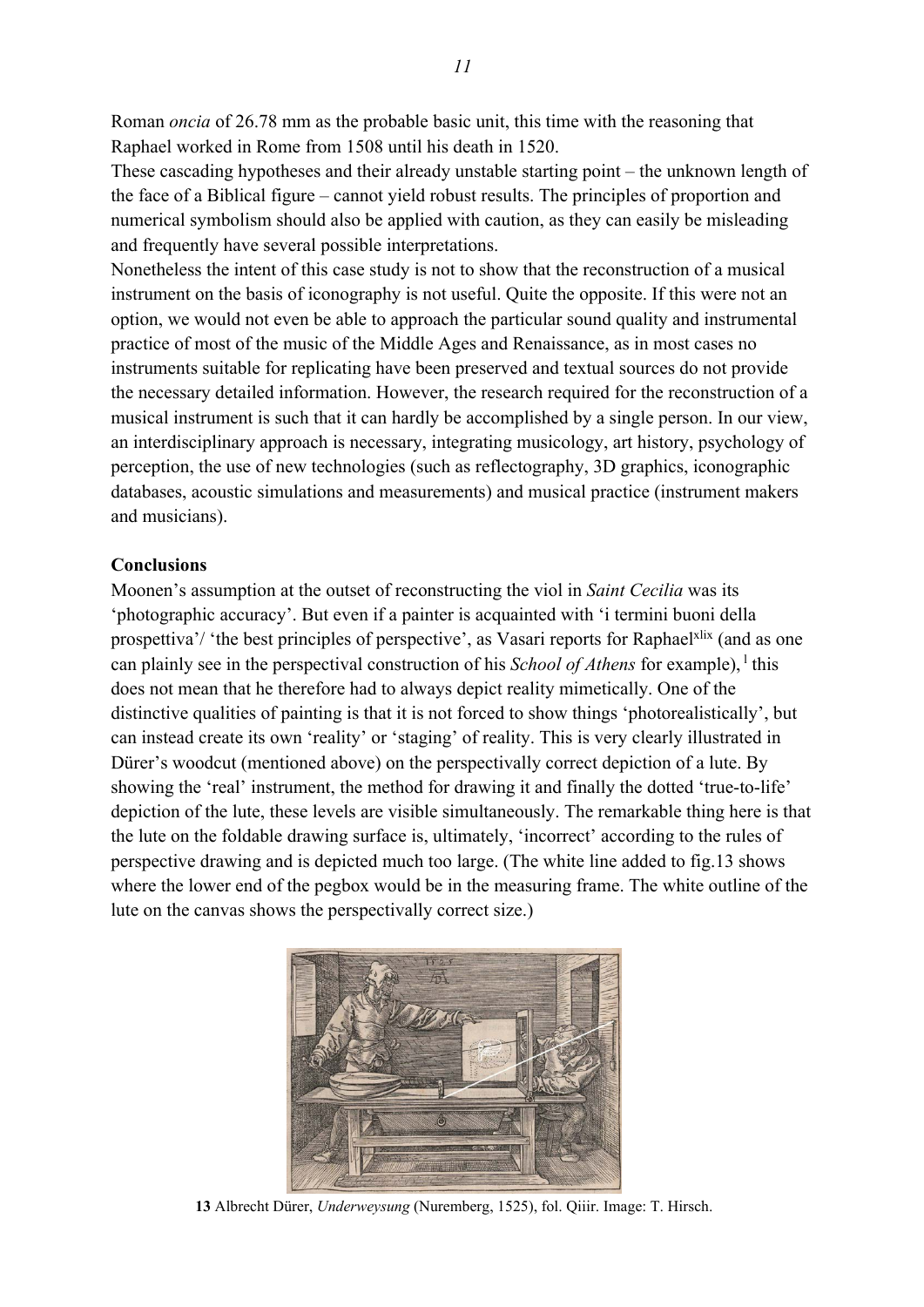Dürer's 'staging' of reality is not difficult to comprehend: the lute is thus much more visible in relation to the overall size of the woodcut and still appears 'realistic'.

This example vividly shows how important it is to consider the possibility of 'artistic licence' in any iconographic study with the aim of reconstructing musical instruments. Yet with all possible analytical diligence and an interdisciplinary reconstruction approach, the path from depiction to a playable musical instrument requires numerous interpretive steps in which we can only approximate the historical 'reality'. <sup>li</sup> Raphael's viol will thus remain forever 'imperfect'.

*Translation: Jessica Plummer*

xiv Pope Leo XII performed the official beatification in 1828.

<sup>i</sup> T. Moonen, 'La Viole parfaite', *Cahiers Suisses de Pédagogie Musicale*, i (1993), pp.18–23.

ii T. Moonen, 'The art of the viol maker. Toon Moonen recreates a Renaissance viol based on a painting by Raphael', *The Strad*, cvi (1995), pp.506–510.

iii Moonen, 'The art of the viol maker', p.506. Moonen cites the work of musicologist and organologist Karel Moens on the authenticity of string instruments here (see note 10). This also made him aware of the viol depiction in *Saint Cecilia* (Moonen, 'La Viole parfaite', p.18).

iv In both editions of his artist biographies (1550 and 1568), Giorgio Vasari traces the development of Italian painting from the late Middle Ages to his contemporaries by describing artists and their styles (*maniere*) in relation to one another. Inaccuracies in this undertaking are due to the scope and time intervals in completing it. A point in favour of Vasari's credibility with regard to Raphael's *Saint Cecilia* is the fact that he personally met Giovanni da Udine between 1550 and 1564 and thus was able to gather first-hand information on his work on the painting (D. Cauzzi, C. Seccaroni: 'Progettazione, elaborazione ed esecuzione della pala', in *La Santa Cecilia di Raffaello. Studi e indagini*, ed. D. Cauzzi, C. Seccaroni ([San Casciano], 2015), pp.77–106, at p.85).

<sup>v</sup> Giorgio Vasari, *Le vite de' più eccellenti architetti, pittori, et scultori italiani, da Cimabue insino a' tempi nostri* (Florence, 1550), p.537, and Giorgio Vasari: *Lives of the most eminent Painters, Sculptors & Architects*, 10 vols., ed. G. du C. de Vere (London, 1912–15), IV, p.29.

vi Giorgio Vasari, *Leben der ausgezeichnetsten Maler, Bildhauer und Baumeister von Cimabue bis zum Jahre 1567*, trans. L. Schorn und E. Förster, new ed. with introduction from J. Kliemann (Worms, 1983) (reprint of edition 1832–1849), vol.II, 2, p.352: 'Das Werk Raffaels war göttlich, nicht als ob es gemalt, sondern als ob es lebend sey, und mit solcher Vollkommenheit ausgeführt, daß man es unter seinen schönen Arbeiten, die alle bewundernswerth sind, doch noch als ausgezeichnet rühmen kann'.

vii Moonen, 'La Viole parfaite', p.18: 'parce qu'une viole imparfaite ne devait figurer dans un tableu parfait'. viii Moonen, 'La Viole parfaite', p.22: 'La construction de cet instrument était une recherche de la perfection, à travers les proportions, le symbolisme et le mysticisme'.

ix See I. Harwood, 'An Introduction to Renaissance Viols', *Early Music,* ii (1974), pp.234-246; I. Harwood and M. Edmunds, 'Reconstructing 16th-Century Venetian Viols', *Early Music*, vi (1978), pp.519-525.

<sup>x</sup> See K. Moens, 'Authenticiteitsproblemen bij oude strijkinstrumenten', *Musica Antiqua*, iii (1986), pp. 80-87 and pp. 105-111; K. Moens, ''Renaissancegambas' in het Brussels Instrumentenmuseum. Vragen rond

toeschrijvingen, verbouwingen en authenticiteit', *Bulletin van de Koninklijke Musea voor Kunst en Geschiedenis Jubelpark Brussels*, lxvi (1995), pp.161–237; K. Moens, 'Problems of Authenticity in Sixteenth-Century Italian Viols and the Brussels Collection', in *The Italian Viola da Gamba,* ed. S. Orlando (Turin, 2002), pp.104–108. xi See T. Hirsch, 'Zur nachweisorientierten Rekonstruktion einer Renaissance-Viola da gamba nach Silvestro

Ganassi', *Basler Jahrbuch für Historische Musikpraxis* xxxv (2016), pp.271–274.

xii There are already detailed publications on Raphael's *Saint Cecilia.* The aspects considered here are only those that support this article. The focus therefore is on thematic links to music.

xiii Raphael (Raffaello Sanzio), *Saint Cecilia* (c.1515–18). Oil on canvas, transferred from panel, 236 x 149 cm (Bologna, Pinacoteca Nazionale, inv.no.577). The dating remains a subject of controversy. See F. Valli,

<sup>&#</sup>x27;Raffaello Sanzio: Estasi di santa Cecilia', in *Pinacoteca Nazionale di Bologna: catalogo generale*, vol.1: *Dal Duecento a Francesco Francia*, ed. J. Bentini/ G.P. Cammarota/ D. Scaglietti Kelescian (Venice, 2004), pp.418– 427, no.283.

xv There are similar links to Paul and Mary Magdalene. See R. Williams, *Raphael and the Redefinition of Art in Renaissance Italy* (New York, 2017), p.138: 'since both St. Paul and the Magdalen were privileged to hear heavenly music during their lives, we can assume that they too share in Cecilia's "vision"'.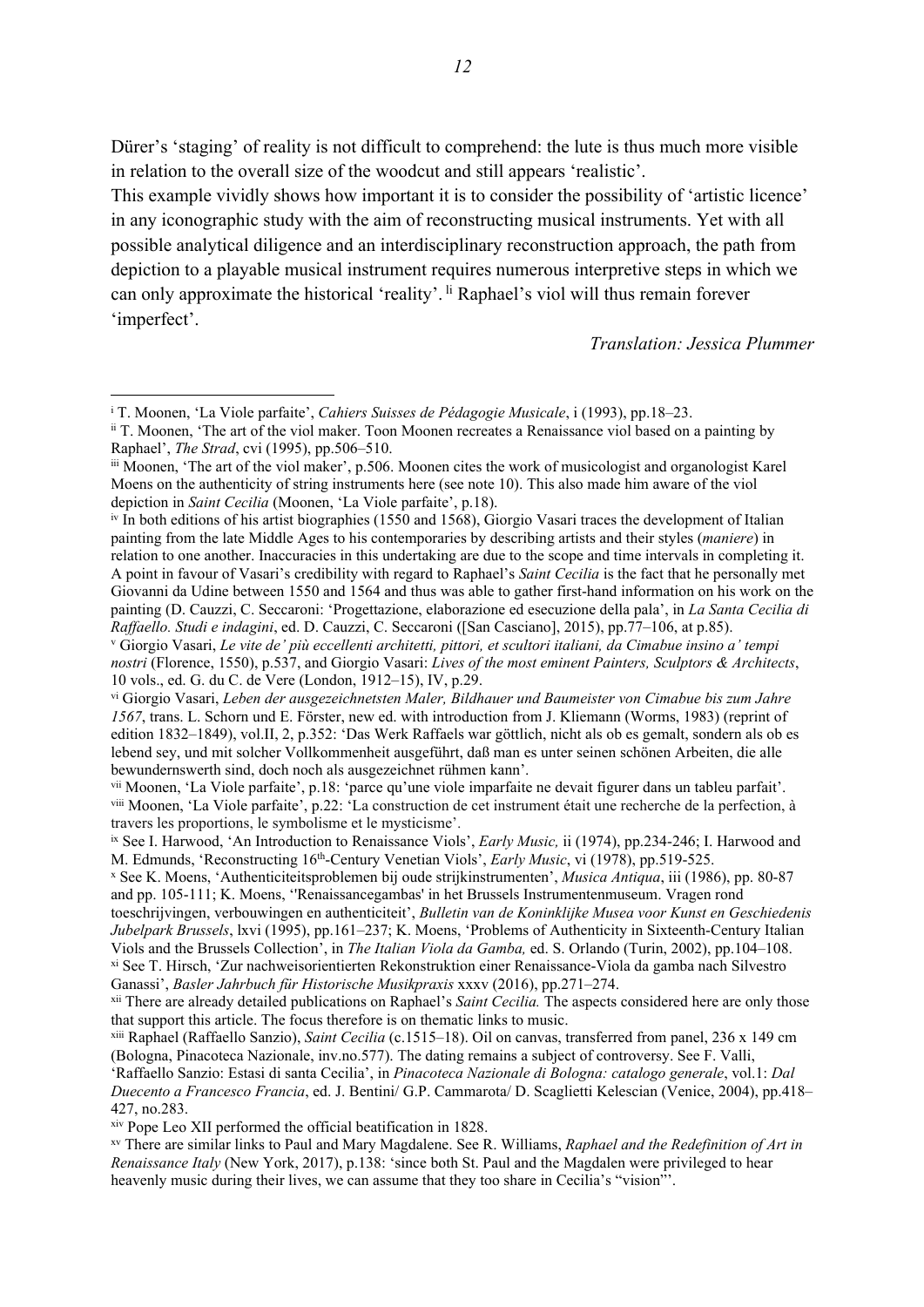xvi Gianfrancesco Penni, *Saint Cecilia* (c.1514). Pen and ink, 271 x 161 mm (Paris, Musée du Petit Palais, Coll. Dutuit, inv.no.980). Marcantonio Raimondi, *Saint Cecilia* (c.1514). Engraving (for example Washington, National Gallery of Art, inv.no.1947.7.100, see fig.2). That Raphael 'had the rejected composition engraved' could be demonstrated also in other cases (J. Shearman, 'Raphael's Unexecuted Projects for the Stanze', in *Walter Friedlaender zum 90. Geburtstag: Eine Festgabe seiner europäischen Schüler, Freunde und Verehrer*, ed. G. Kauffmann/ W. Sauerländer [Berlin, 1965], pp.158–180, at p.158).

xvii R. Hammerstein, 'Raffaels Heilige Caecilia. Bemerkungen eines Musikhistorikers', in *Begegnungen: Festschrift für Peter Anselm Riedl zum 60. Geburtstag*, ed. K. Güthlein (Worms, 1993), pp.69-79.

xviii Lorenzo Costa, *Madonna and Child enthroned with Saints Augustine, John, Francis and Posidonius* (1497). Oil on panel, 220 x 140 cm (Bologna, San Giovanni in Monte, Cappella Ghedini).

xix Vasari mentions the painting not only in his life of Raphael, but also in the biographies of Francesco Francia and Giovanni da Udine.

xx Giorgio Vasari, *Delle vite de' più eccellenti pittori, scultori et architettori: Secondo, et ultimo volume della terza parte, nel quale si comprendano le nuove vite, dall'anno 1550 al 1567* (Florence, 1568), p.577, and Vasari, *Lives*, VIII, p.74.

xxi On Giovanni's monopoly position and his depictions of musical instruments in the loggias of the Vatican, see H. Myers, 'The Instrument Trophies of Giovanni da Udine in the Vatican', *The Galpin Society Journal*, lxiii (2010), pp.3–15, 236–240, and C. Ruggeri, 'Giovanni da Udine riparografo: alcune proposte per una 'pittura di cose'', *Bollettino dei monumenti musei e gallerie pontificie*, xxxiv (2016), pp.231–265, at p.256.

xxii D. Cauzzi, C. Seccaroni, 'La tecnica esecutiva', in *La Santa Cecilia di Raffaello* 2015, pp.107–123. xxiii The term pair 'realistic/unrealistic' is used in this article in a generic sense to denote a mimetic imitation of nature or reality. On the different meanings of the terms realism and naturalism depending on era and location, see: B. Röhrl, *Kunsttheorie des Naturalismus und Realismus* (Hildesheim, Zürich, New York, 2014).

xxiv See D. Gamboni, *Potential Images: Ambiguity and Indeterminacy in Modern Art* (London, 2002).

xxv Y. Ostrovsky, P. Cavanagh, P. Sinha, 'Perceiving illumination inconsistencies in scenes', *Perception* xxxiv  $(2001)$ , pp.1301-1314.<br> $x<sub>xvi</sub>$  For example, photographs taken outdoors when the sun is at its zenith are often perceived as unrealistic

because the objects cast no shadows.

xxvii Apparently at an earlier date there was a large window on the right side of the Capella that is bricked over today. See C. Gardner von Teuffel, 'La *Santa Cecilia* di Raffaello e la sua cornice originale in San Giovanni in Monte a Bologna', in *La Santa Cecilia di Raffaello* 2015, pp.17–34, at p.22. Whether Raphael knew about the lighting situation at the place of display is unknown. In the draft version by Penni, this was certainly not yet taken into account.

xxviii R. Bellucci, D. Cauzzi, C. Seccaroni, 'L'Estasi di Santa Cecilia' di Raffaello. Novità in merito all'iconografia, alla genesi e all'esecuzione del dipinto', *Bollettino d'arte,* cxxxi (2005), pp.101–110, at p.109. xxix Theoretically it would also of course be possible that this is a left-handed instrument, where the left hand is used to play the keys while the right pumps the bellows. There are for example string instruments built for lefthanders, where the player holds the bow in the left hand and uses the right hand on the fingerboard.<br><sup>xxx</sup> In graphic reproduction, the reversed depiction of the musical instrument is frequently seen, although in these

cases it is likely a mistake in the reverse cutting of the block (or plate), such as numerous keyboard instruments in Sebastian Virdung's, *Musica getutscht* (Basel, 1511). Compare J. Eisenberg, 'Virdung's Keyboard

Illustrations', *The Galpin Society Journal* xv (1962), pp.82-88, and E.M. Ripin, 'A Reevaluation of Virdung's 'Musica getutscht'', *Journal of the American Musicological Society* xxix (1976), pp.217–221.

xxxi This observation was already made by Willibald Gurlitt in 1938 in his article 'Die Musik in Raffaels Heiliger Caecilia'. Reprint in: *Musikgeschichte und Gegenwart. Eine Aufsatzfolge*, ed. H.H. Eggebrecht (Wiesbaden, 1966), vol.1, pp.31–45.

xxxii See K. Moens's publications cited above (note 10) and T. Hirsch (note 11).

xxxiii Albrecht Dürer, *Underweysung der Messung, mit dem Zirckel und Richtscheyt, in Linien, Ebnen und gantzen Corporen* (Nuremberg, 1525), fol. Qiiir.

xxxiv M. King, G.E. Meyer, J. Tangney, I. Biederman, 'Shape constancy and a perceptual bias towards symmetry', *Perception & Psychophysics* xix (1976), pp.129–136.

xxxv R. Bellucci, D. Cauzzi, C. Seccaroni, 'L'Estasi di Santa Cecilia''.

xxxvi The 3D reconstruction using MAXON Software Cinema 4D was already completed in 2016 as part of the SNSF research project 'Groß Geigen, Vyolen, Rybeben' at the Schola Cantorum Basiliensis (co-project head: T. Hirsch) without further work on the material.

xxxvii Horizon line here is not referring to the place where the hills touch the skies in the background of the painting – it is the line intersected by the vanishing points of the central perspective.

xxxviii Jean Pèlerin, called Viator, *De Artificiali perspectiva*, (Toul, 1509), fol.[A8]v. Two depictions of 'cornuta' can also be found here.